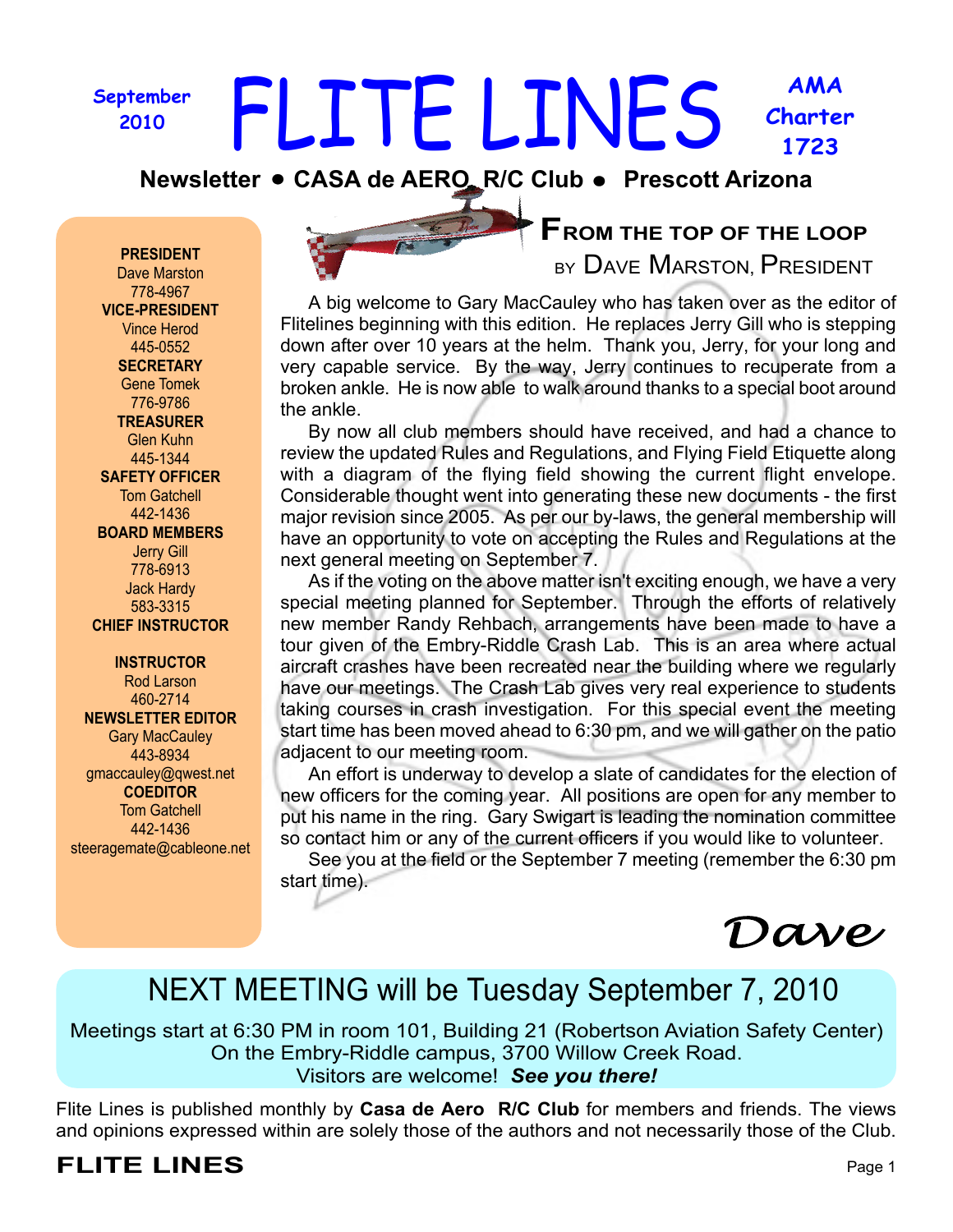

From the **RIGHT SEAT** and **Safety Officer** By, Tom Gatchell

Here comes fall!!! Might not be such a bad thing, either. Been kind of a funny year with good snow and decent rainfall BUT I'm beginning to believe "Prescott" is Native-American for "Plenty Big Wind"! Oh, we get a "window" of fly time pretty regularly but it seems the "window" just hasn't been open as much this year.

 Your club has had an organizational change since last meeting as Jerry Gill gets a muchneeded break from being our perpetual expert newsletter editor. Long time member Gary MacCauley has graciously agreed to become our editor. Those of you who know Gary appreciated his knowledge of engines, airframes and RC flight in general. Always willing to share that knowledge and lend a hand, Gary should be a great contribution to our newsletter as well. We hope Jerry will continue with his enjoyable contributions and get his "RC Legs" back in top shape. Maybe you can actually come out and FLY sometime, eh Jerry?

 The September meeting will include membership voting on accepting the club rules and field etiquette. You should have received a copy to read and help you determine your vote. Our rules are basically site-specific, addressing Embry-Riddle's requirements, the noise issue compromises by the school and your club representation and safety.

 On the topic of safety, we've experienced a couple pit-involved incidents with fortunately, no personal injury. The geography of our site plus the requirements for university approval of ANY changes pretty much precludes any major rearrangements. Having spent time searching "you tube" for RC videos, we are a long ways from being a dangerous field. You should see some of the fields and lax safety practices on display. You guys have been really a safety-aware bunch for a long time now. The last injury that warranted a trip to the emergency room I was involved with was a tumble by our late buddy Len Pyka when he tripped over a piece of cement block under the

shade structure. We've tried to keep all walk-ways cleared ever since That had to be at least 2 or 3 years ago.

 Speaking of walking, please be sure of your footing when carrying a running aircraft, ESPECIALLY if you carry your transmitter on a neck-strap. A little bump of the throttle stick and you'll have a snapping, biting coleslaw shredder in your hands and remember, electrics just keep eating. If you feel uncomfortable, ASK someone for a hand. I've yet to see anyone refuse giving another member a hand.

 Anyway, be sure to make the meeting for the membership vote on the rules. I, of course, won't be there. Seems a niece of ours will be tragically scared for life if we don't go to her wedding in West by God Virginia, so it's off to the land of coal and moonshine the end of August. See ya'all when we git back ya hear?



### **CASA de AERO** GENERAL MEMBERSHIP MEETING

August 3, 2010

 Members present: **Jerry Alvarez, Tom Ault, Jon Bassi, John Conrad. Rob Crone, Walt Findlay, Tom Gatchell, Jack Hardy, Bob Herod, Vince Herod, Bill King, Glen Kuhn, Dave Marston, John Roush, Gary Swigart, Richard Thomas, Gene Tomek, and Bruce Wright.**

Guests Present: None

 Dave Marston called the meeting to order at 7:00 PM.

Secretary's Report (Gene Tomek): Our membership is now 65. Copies of this month's Flite Lines and club rosters are available at the front desk.

The Treasurer's Report (Glenn Kuhn): Our cash balance is \$2,663.29.

The Safety Officer's Report (Tom Gatchell): Recently there was a crash in the pits due a plane being lost in the sun. Yell heads up if you see a plane coming towards the pits. Also a plane was reported to be flying over the perimeter road.

Flight Instruction Report: John Conrad reported there were no new trainees at this time and that John Thompson is moving back to Georgia.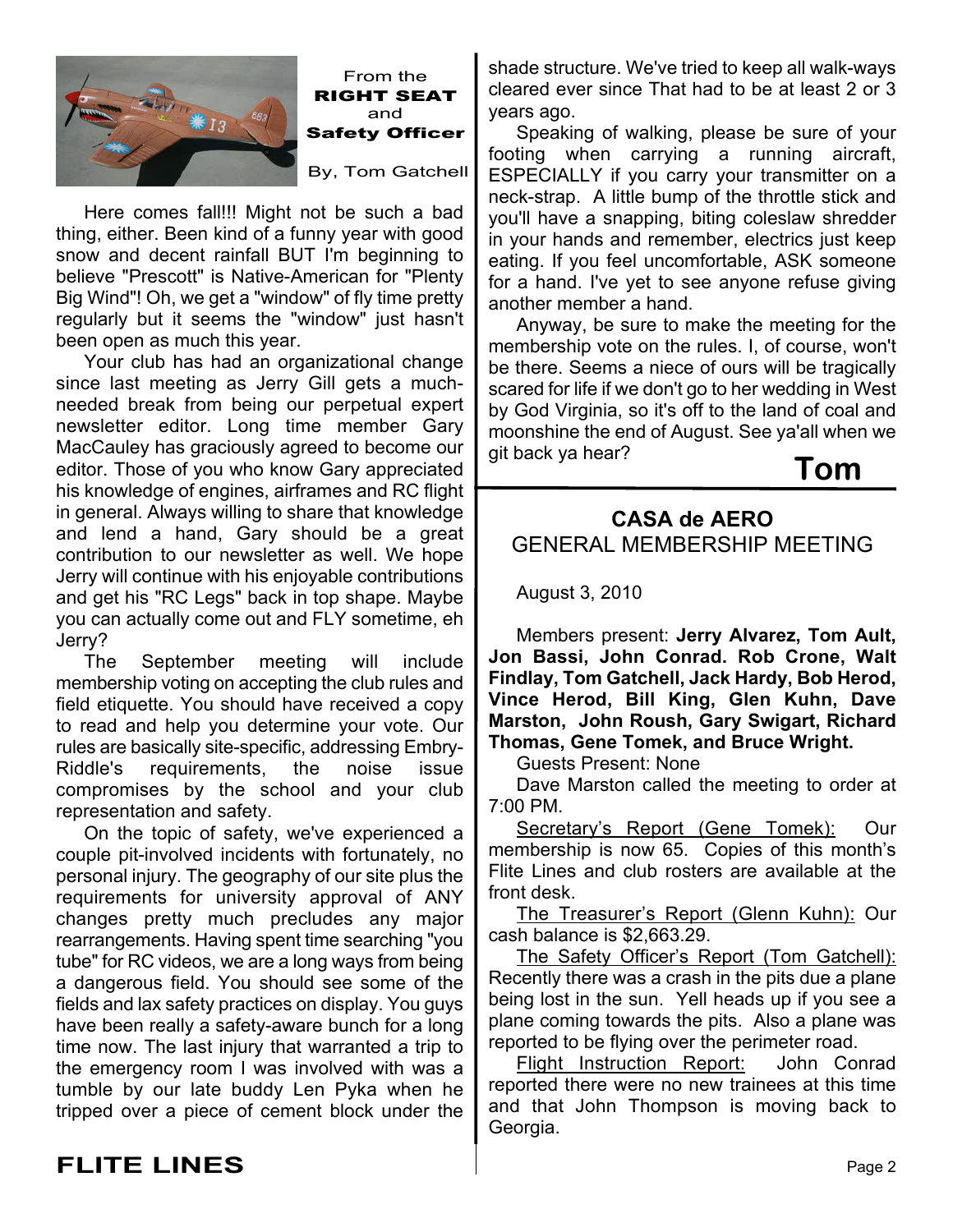Vice President's Report (Vince Herod): The Boat Float is scheduled for Oct. 16.

President's Report (Dave Marston):

Old Business: Real Flight Simulator has been passed on the Richard Thomas.

New Business: We have signed off on the new field lease with ERAU. It is a one year lease instead of a five year. The noise rules are incorporated in the body of the lease as well as the Porta Potty and the meeting room. The rent is now \$250.00 a year in lieu of \$1.00.

 Our new ERAU contact is Arlo Chan. arlo.chan@erau.edu

 Glen Kuhn is going to prepare a yearly budget so we know how much money we have available for field upgrades etc. The Raffle will also be budgeted.

 Randy Rehbach will give a crash lab tour at 6:30PM, Tuesday, September 7. We will meet on the patio just behind the meeting room. ERAU is looking at starting a UAV program which could use our field.

 Our Club needs to involve students. Linda Gray-Parker will be our interface. We should have a table at Club Day which is in September. Ryan is the ERAU Club president and will also try to involve more students.

 Jerry Gill is into his fifth week since injuring his ankle and cannot put any weight on it. The doctor says is will be at least three more weeks before he can put weight on it.

 John Conrad reminded us that Randy Rehbach is looking into new signs for the field.

 Jerry Alvarez has blue foam for sale at \$2.00 per sheet.

 Gary MacCauley has finished reviewing and updating the Casa de Aero flying field regulations and the flying etiquette rules and has submitted recommended changes to the board for review next month.

 Rob Crone and Gary Swigart volunteered to be on the officer nominating committee.

 It was noted that flyers should call out which direction they are intending to land from: right to left or left to right.

 Dave temporarily adjourned the meeting at 7:55 PM for a coffee break, the purchase of raffle tickets and visiting.

 Upon reconvening, Rafflemeister Bruce Wright took over and drew tickets of the following winners:

Richard Thomas Epoxy Glue Jerry Alvarez Power Planer Dave Marston Flight Stand Gene Tomek Electric Props Tom Gatchell Nyrod Bob Herod Yo Yo

 Upon reconvening, Vince Herod showed the plans of a 40% cub he is planning on building.

The meeting was adjourned at 8:40 pm.

Respectfully submitted by: **Gene Tomek**



Jetting around at Chino Photo by; Bill King

This newsletter was produced using Serif's Page Plus X4.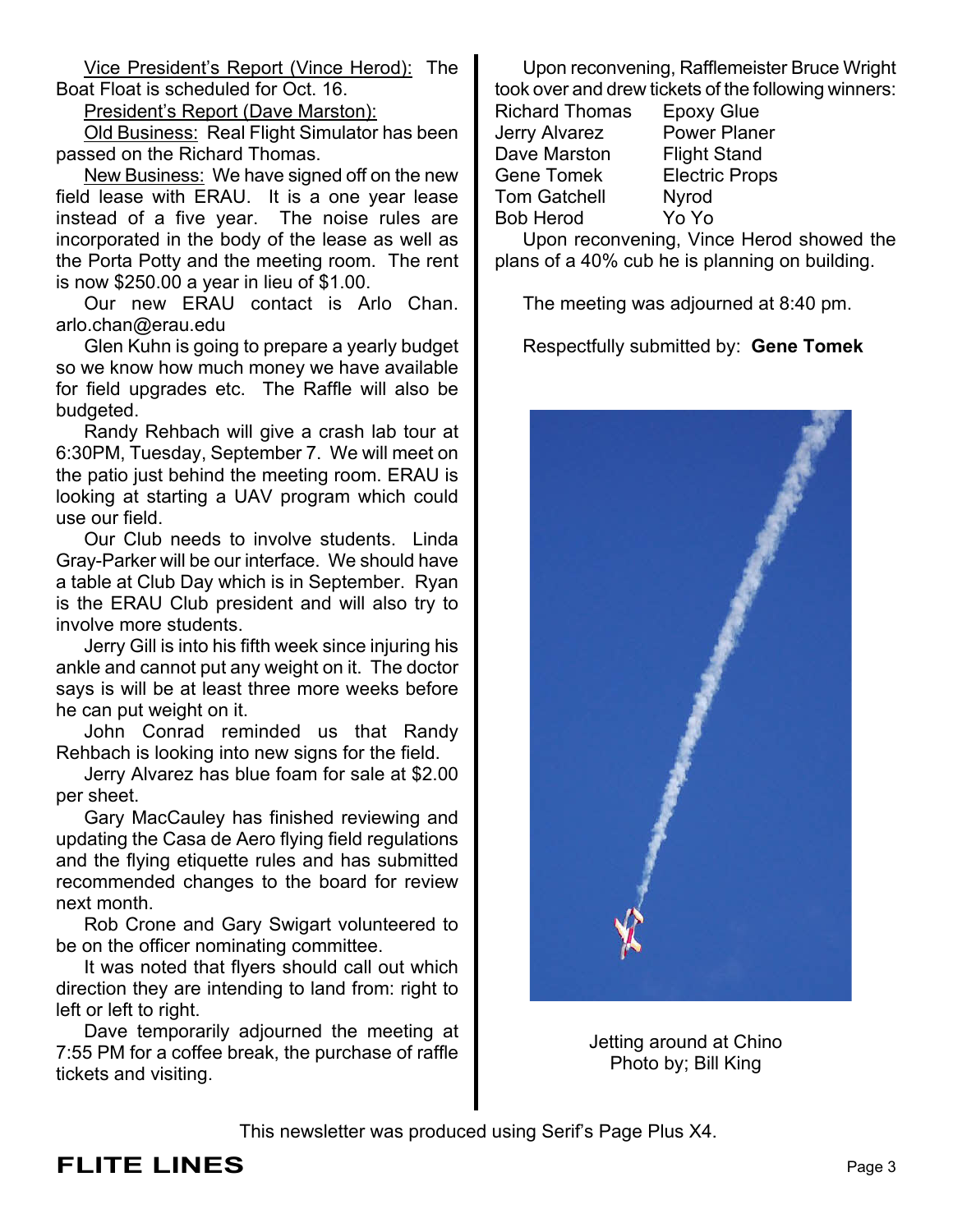

All photos by, Bill King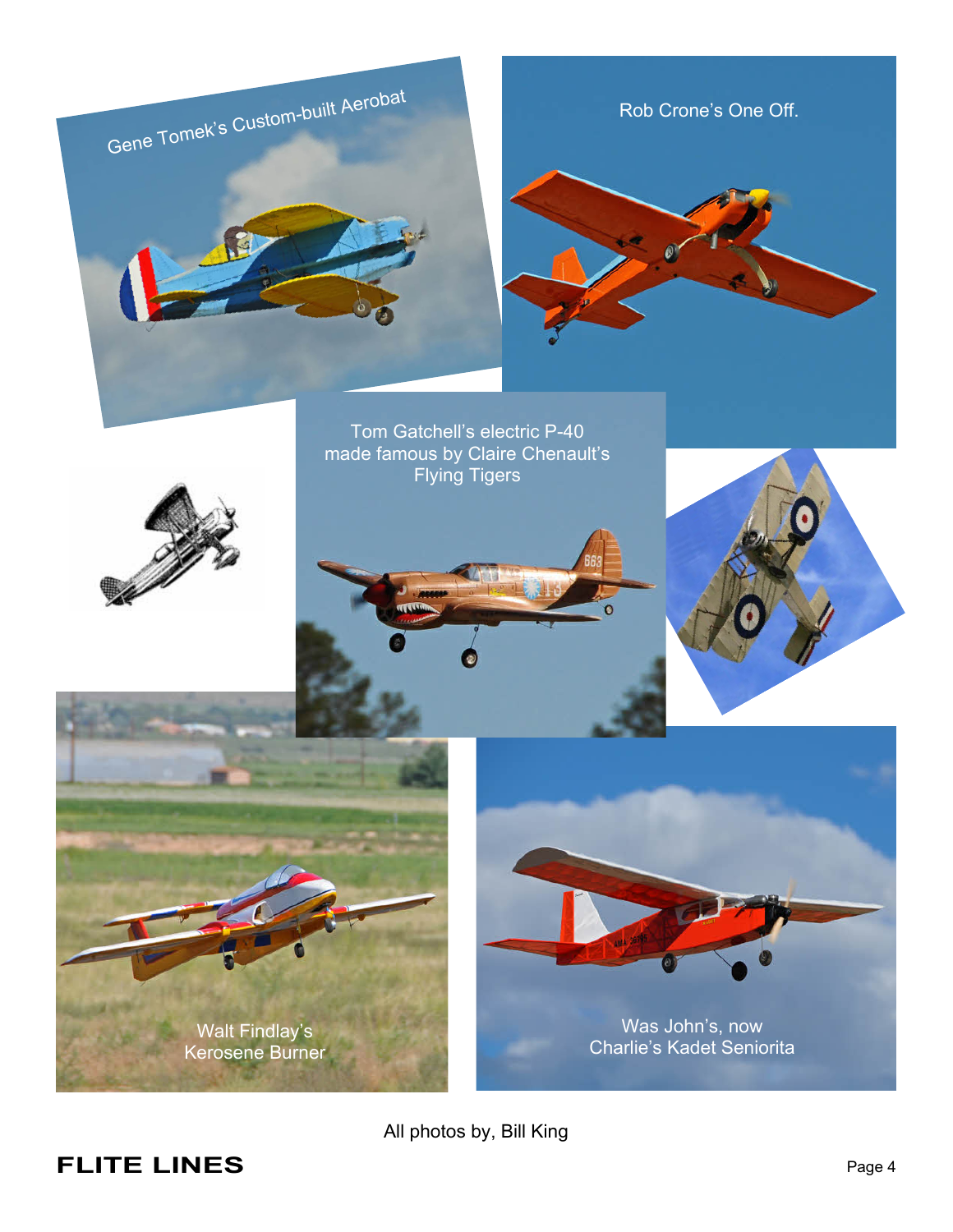Gary Swigart giving Rob Crone a<br>Gary Swigart giving Pitts Special Gary Swigart giving rest Special.<br>hand with his errant Pitts Special.



Eric Sauley's Raging Bull

Orville Himself, aka. Charlie Laughlin

Bob King's T-28

1-6285

Rod Larson's Russian Yak

Chris Mhyre's electric Deuces Wild at Chino

All photos by, Bill King



Alec Berry's friend Jessie flying a copy of Bill Starmer's pusher